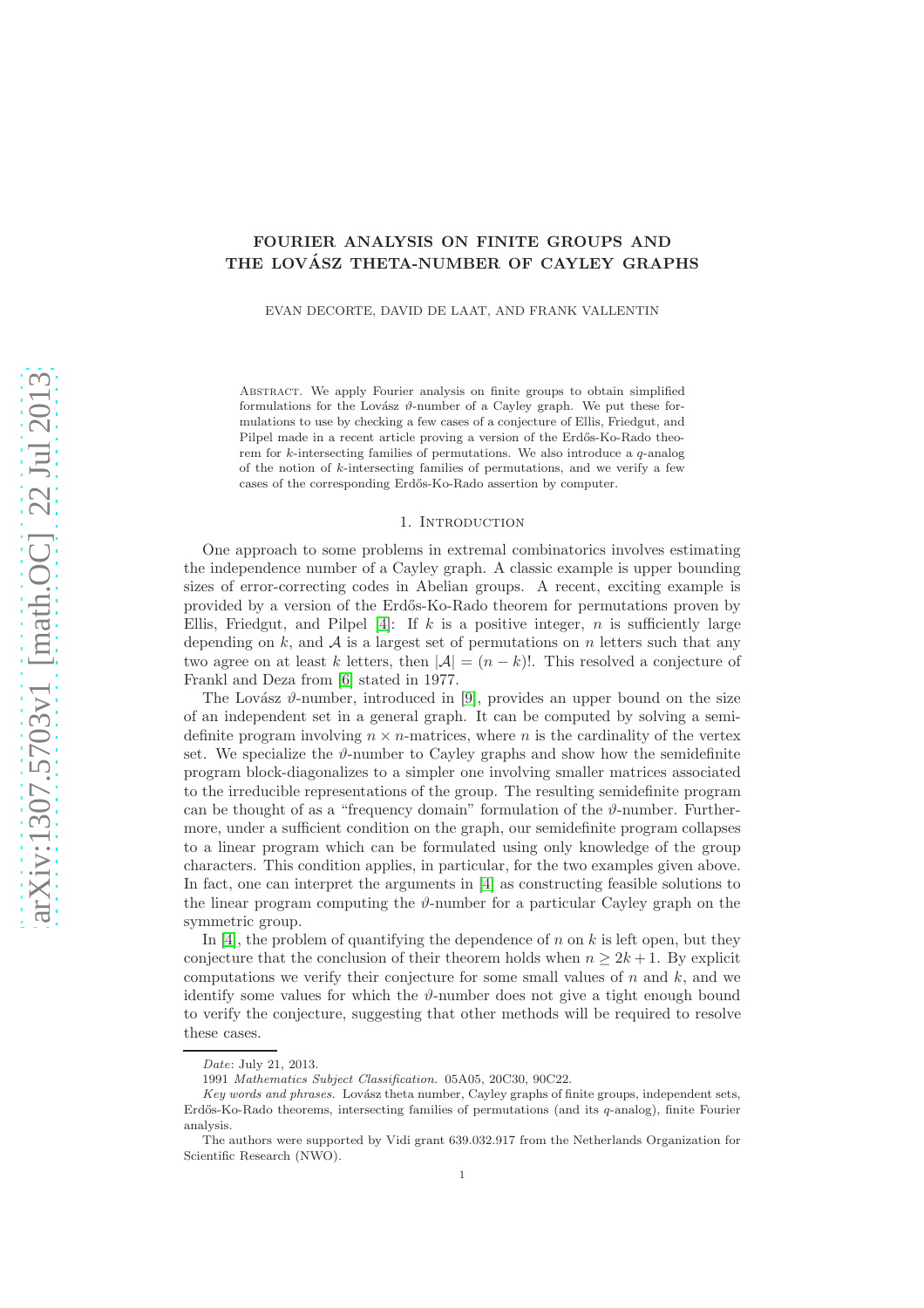The outline of the paper is as follows: In Section [2](#page-1-0) we fix notation and definitions, and recall some basic facts from finite Fourier analysis. In Section [3](#page-3-0) we find several reformulations of the Lovász  $\vartheta$ -function for Cayley graphs by using the group structure on the vertex set. In Section [4](#page-5-0) we apply these results in the context of the Ellis-Friedgut-Pilpel conjecture made in [\[4\]](#page-8-0), and in Section [5](#page-6-0) we introduce a q-analog of their result as a conjecture, and perform the analogous computations. In Section [6,](#page-7-0) we show how the machinery developed in Section [3](#page-3-0) could also be applied to vertex-transitive graphs.

## <span id="page-1-0"></span>2. Definitions, notation, and background in Fourier analysis

All graphs will be simple and undirected. For any graph  $G = (V, E)$ , the independence number is the maximum number of pairwise nonadjacent vertices; this maximum will be denoted  $\alpha(G)$ .

Suppose  $\Gamma$  is a finite group. A subset  $X \subseteq \Gamma$  will be called a *connection set* if the unit element  $e$  of  $\Gamma$  does not belong to  $X$ , and if  $X$  is inverse-closed; that is  $x^{-1} \in X$  whenever  $x \in X$ . For any connection set  $X \subseteq \Gamma$ , the Cayley graph Cay(Γ, X) is the graph with vertex set Γ, where two vertices x and y are adjacent if and only if  $y^{-1}x \in X$ . The defining conditions of a connection set imply that  $Cay(\Gamma, X)$  is an undirected graph without self-loops. Notice that we do not require X to generate Γ; therefore  $Cay(\Gamma, X)$  need not be connected.

In the following we recall some basic facts from representation theory of finite groups. For a good reference, see for instance Terras [\[10\]](#page-8-3). A (finite-dimensional) unitary representation of Γ is a group homomorphism  $\pi: \Gamma \to U(d_{\pi})$  where  $U(d_{\pi})$  is the group of unitary  $d_{\pi} \times d_{\pi}$  matrices. The number  $d_{\pi}$  is called the *degree* of  $\pi$ . The *character* of  $\pi$  is defined as  $\chi_{\pi}(\gamma) = \text{Tr}(\pi(\gamma))$ , where Tr denotes trace. A subspace M of  $\mathbb{C}^{d_{\pi}}$  is  $\pi$ -invariant if  $\pi(\gamma)m \in M$  for all  $\gamma \in \Gamma$  and  $m \in M$ . The unitary representation  $\pi$  is said to be *irreducible* if  $\{0\}$  and  $\mathbb{C}^{d_{\pi}}$  are the only  $\pi$ -invariant subspaces of  $\mathbb{C}^{d_{\pi}}$ . Two unitary representations  $\pi$  and  $\pi'$  are (unitarily) equivalent if there is a unitary matrix T such that  $T\pi(\gamma) = \pi'(\gamma)T$  for all  $\gamma \in \Gamma$ .

Given two inequivalent irreducible unitary representations  $\pi$  and  $\pi'$ , the *Schur* orthogonality relations give us the following two facts:

- (1)  $\sum_{\gamma \in \Gamma} \pi_{ij}(\gamma) \overline{\pi'_{lk}(\gamma)} = 0$ , where  $\pi_{ij}(\gamma)$  is the *ij*-entry of the matrix  $\pi(\gamma)$ , and  $\pi'_{lk}(\gamma)$  is defined analogously;
- (2)  $\sum_{\gamma \in \Gamma} \pi_{ij}(\gamma) \overline{\pi_{lk}(\gamma)} = \frac{|\Gamma|}{d_{\pi}} \delta_{il} \delta_{jk}$ , where  $\delta$  is the Kronecker delta.

These relations are implied by *Schur's lemma*, which says that if  $\pi$  and  $\pi'$  are irreducible unitary representations, and if T is a matrix for which  $T\pi(\gamma) = \pi'(\gamma)T$ for all  $\gamma \in \Gamma$ , then T is either invertible or zero; if  $\pi = \pi'$ , then T is a scalar multiple of the identity matrix.

We fix a set of mutually inequivalent irreducible unitary representations of Γ, so that each unitary equivalence class has a representative; call this set  $\Gamma$ . This allows us to define the Fourier transform of a function  $f: \Gamma \to \mathbb{C}$ :

$$
\hat{f}(\pi) = \sum_{\gamma \in \Gamma} f(\gamma) \pi(\gamma),
$$

where  $\hat{f}(\pi)$  is a complex  $d_{\pi} \times d_{\pi}$  matrix. The Fourier inversion formula says we can recover f from its Fourier transform:

$$
f(\gamma) = \frac{1}{|\Gamma|} \sum_{\pi \in \hat{\Gamma}} d_{\pi} \langle \hat{f}(\pi), \pi(\gamma) \rangle.
$$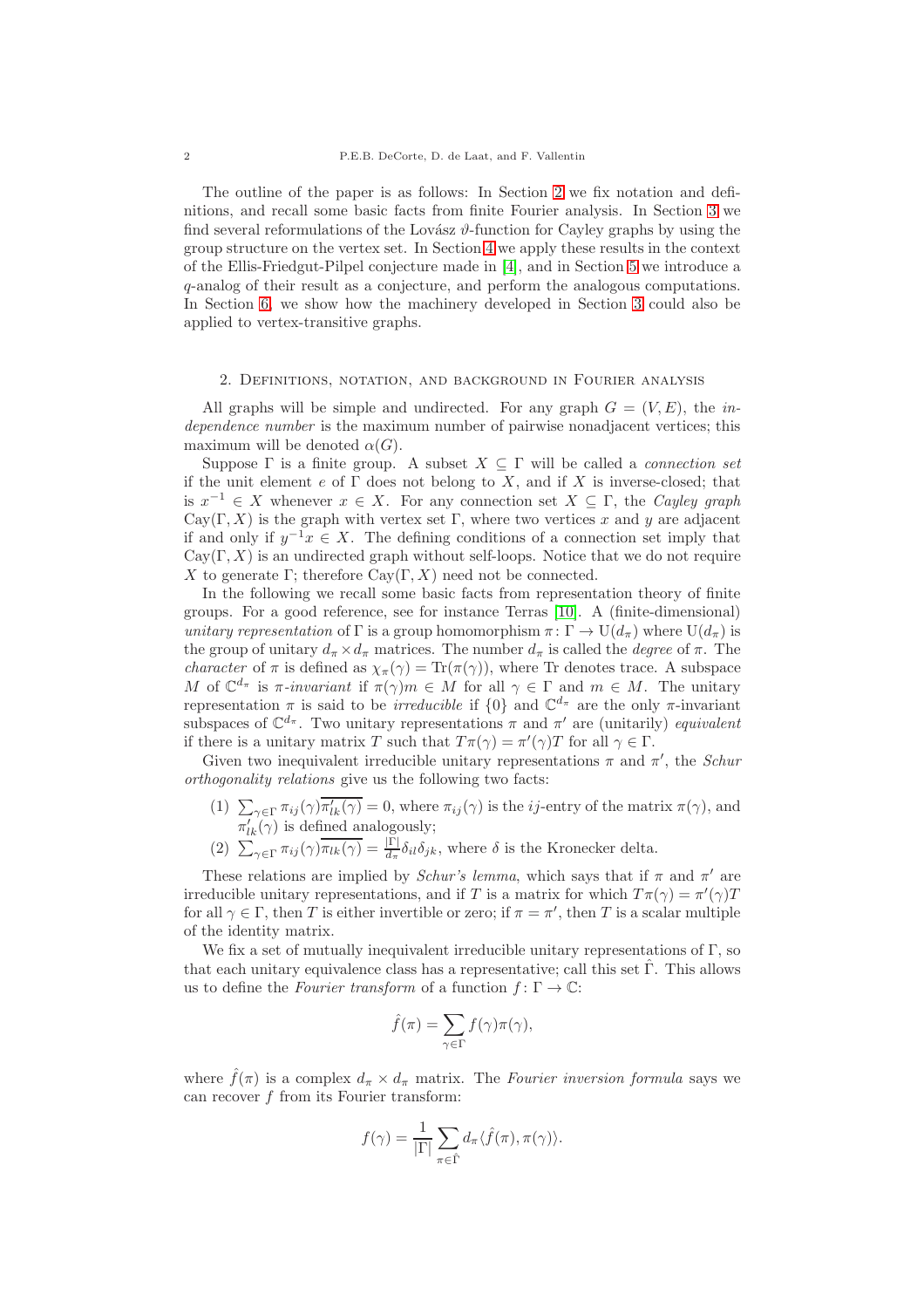The inner product used here is the trace inner product, defined as  $\langle A, B \rangle = \text{Tr}(B^*A)$ for square complex matrices A and B of the same dimension, where  $B^*$  denotes the conjugate-transpose of B.

The convolution of two functions  $f: \Gamma \to \mathbb{C}$  and  $q: \Gamma \to \mathbb{C}$  is defined by

$$
f*g(\gamma)=\sum_{\beta\in\Gamma}f(\beta)g(\beta^{-1}\gamma),
$$

and the *involution* of f is defined as  $f^*(\gamma) = \overline{f(\gamma^{-1})}$ . It is a fact that  $\widehat{f*g}(\pi) =$  $\hat{f}(\pi)\hat{g}(\pi)$ , and that  $\widehat{f^*}(\pi) = \hat{f}(\pi)^*$ .

A function  $f: \Gamma \to \mathbb{C}$  is of positive type if

$$
\sum_{\gamma \in \Gamma} g \ast g^*(\gamma) f(\gamma) \ge 0
$$

for all functions  $q: \Gamma \to \mathbb{C}$ ; that is, the sum is a nonnegative real number. We denote by  $\mathcal{P}(\Gamma)$  the set of functions on  $\Gamma$  of positive type. Notice that  $f \in \mathcal{P}(\Gamma)$  if and only if  $\bar{f} \in \mathcal{P}(\Gamma)$ , where  $\bar{f}$  is the pointwise complex-conjugate of f. One fact that will be needed later is that  $f(\gamma^{-1}) = \overline{f(\gamma)}$  for all  $\gamma \in \Gamma$  when f is of positive type. For a proof of this fact and more information on functions of positive type, see Folland [\[5,](#page-8-4) Chapter 3.3].

For vectors  $u, v \in \mathbb{C}^n$ , we use  $\langle u, v \rangle$  to denote the usual inner product of u and v. An  $n \times n$  matrix A with entries from  $\mathbb C$  will be called *positive semidefinite* if  $\langle Av, v \rangle$  is a nonnegative real number for all  $v \in \mathbb{C}^n$ . Using the polarization identity, it is possible to prove that every positive semidefinite matrix is Hermitian. For each finite set  $V$ , the set of positive semidefinite matrices with rows and columns indexed on V will be denoted  $\mathcal{S}_{\succeq 0}^V$ . When  $V = \{1, \ldots, n\}$ , we will use the notation  $\mathcal{S}_{\geq 0}^n$  instead. It is a fact that  $\overline{A} \in \mathcal{S}_{\geq 0}^n$  if and only if  $\langle A, B \rangle \geq 0$  for all  $B \in \mathcal{S}_{\geq 0}^n$ ; this fact is known as the *self-duality* of  $\mathcal{S}_{\geq 0}^n$ .

The following theorem is an application of self-duality, as well as Parseval's identity, which says that

$$
\sum_{\gamma \in \Gamma} f(\gamma) \overline{g(\gamma)} = \frac{1}{|\Gamma|} \sum_{\pi \in \hat{\Gamma}} d_{\pi} \langle \hat{f}(\pi), \hat{g}(\pi) \rangle
$$

for all functions f and g on  $\Gamma$ :

<span id="page-2-1"></span>**Theorem 1** (Bochner's theorem for finite groups). Suppose  $\Gamma$  is a finite group and let  $f: \Gamma \to \mathbb{C}$ . Then f is of positive type if and only if  $\tilde{f}(\pi)$  is positive semidefinite for each  $\pi \in \hat{\Gamma}$ .

*Proof.* For any two complex-valued functions f and g on  $\Gamma$ , we have

<span id="page-2-0"></span>
$$
(1) \sum_{\gamma \in \Gamma} g * g^*(\gamma) \overline{f(\gamma)} = \frac{1}{|\Gamma|} \sum_{\pi \in \hat{\Gamma}} d_{\pi} \langle \widehat{g * g^*}(\pi), \hat{f}(\pi) \rangle = \frac{1}{|\Gamma|} \sum_{\pi \in \hat{\Gamma}} d_{\pi} \langle \hat{g}(\pi) \hat{g}(\pi)^*, \hat{f}(\pi) \rangle.
$$

The matrices  $\hat{g}(\pi)\hat{g}(\pi)^*$  are always positive semidefinite, so [\(1\)](#page-2-0) is nonnegative if all the matrices  $\hat{f}(\pi)$  are positive semidefinite. This gives one direction.

For the other direction, suppose  $f: \Gamma \to \mathbb{C}$  is of positive type, and fix  $\pi \in \hat{\Gamma}$ . Now let  $A \in \mathcal{S}_{\geq 0}^{d_{\pi}}$  be arbitrary, and let  $A = BB^*$  be the Cholesky decomposition. Define  $g: \Gamma \to \overline{\mathbb{C}}$  by  $g(\gamma) = d_{\pi}/|\Gamma|\langle B, \pi(\gamma)\rangle$ . By the Schur orthogonality relations (or uniqueness of Fourier coefficients), we have  $\hat{g}(\pi) = B$  and  $\hat{g}(\pi') = 0$  when  $\pi'$ and  $\pi$  are inequivalent, whence

$$
\hat{g}(\pi)\hat{g}(\pi)^* = BB^* = A \quad \text{and} \quad \hat{g}(\pi')\hat{g}(\pi')^* = 0.
$$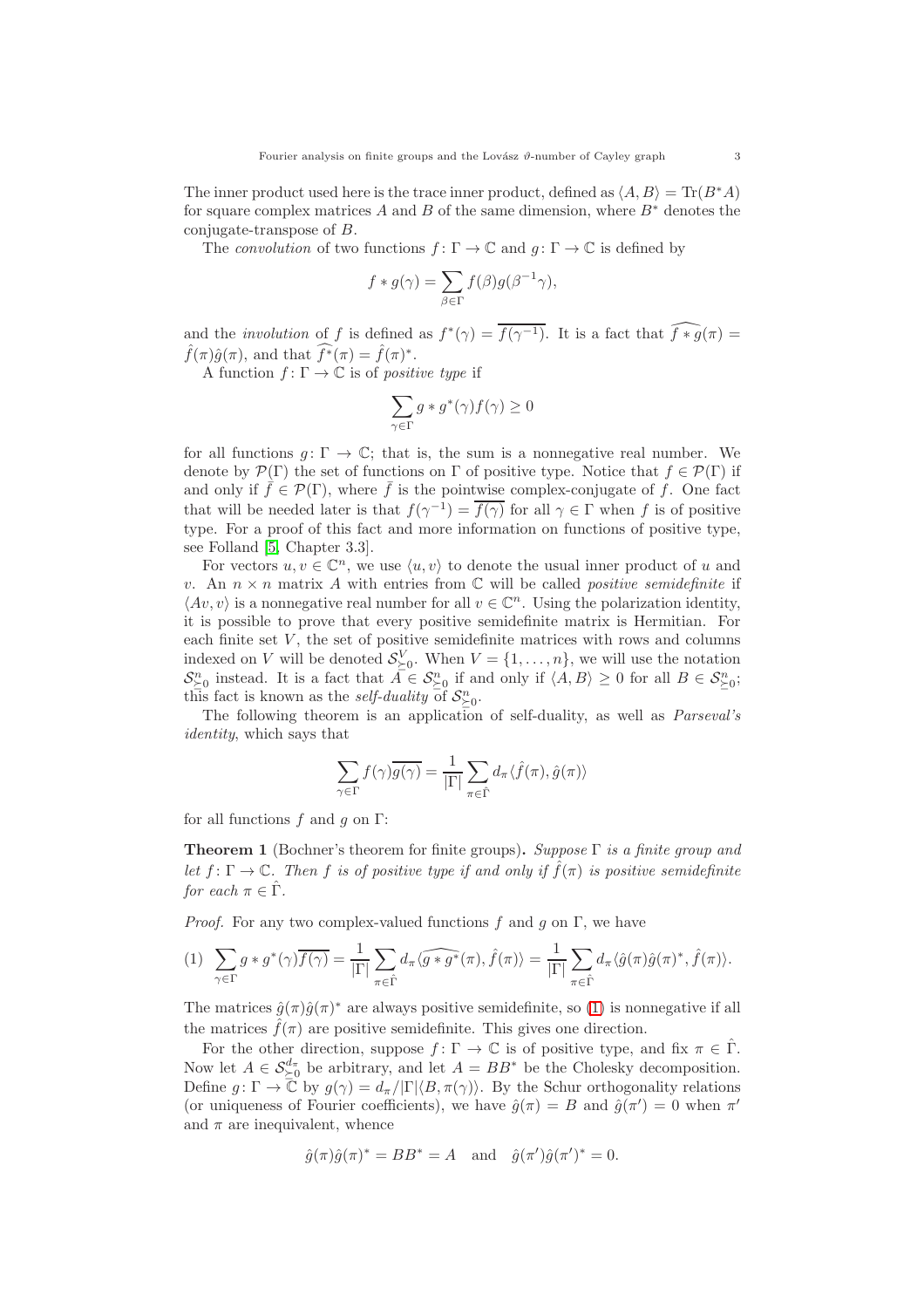Now [\(1\)](#page-2-0), which is nonnegative by hypotheses, is equal to  $d_{\pi}/|\Gamma| \langle A, \hat{f}(\pi) \rangle$ . Since  $\pi$  and A were arbitrary, we conclude that  $\langle A, \hat{f}(\pi) \rangle \geq 0$  for every  $\pi$  and every  $A \in \mathcal{S}_{\geq 0}^{d_{\pi}}$ . Self-duality of  $\mathcal{S}_{\geq 0}^{d_{\pi}}$  now implies  $\hat{f}(\pi) \in \mathcal{S}_{\geq 0}^{d_{\pi}}$  for each  $\pi \in \hat{\Gamma}$ .

## 3. THE  $\vartheta$ -NUMBER OF A CAYLEY GRAPH

<span id="page-3-0"></span>Let  $G = (V, E)$  be a finite graph. In [\[9\]](#page-8-2), the Lovász  $\vartheta$ -number  $\vartheta(G)$  of G is defined and a number of equivalent formulations are given. The formulation of  $\vartheta(G)$  which will be most important for us is:

<span id="page-3-1"></span>(A) 
$$
\vartheta(G) = \max \Big\{ \sum_{u,v \in V} A(u,v) : A \in \mathcal{S}_{\geq 0}^V \text{ real-valued}, \text{Tr}(A) = 1, A(u,v) = 0 \text{ for } \{u,v\} \in E \Big\}.
$$

When G is the Cayley graph  $\text{Cav}(\Gamma, X)$ , the optimization over matrices in [\(A\)](#page-3-1) can be replaced with optimization over functions on  $\Gamma$ , as we proceed to show.

<span id="page-3-2"></span>**Theorem 2.** Suppose  $G = Cay(\Gamma, X)$ . Then

<span id="page-3-4"></span>(B) 
$$
\vartheta(G) = \max \Big\{ \sum_{\gamma \in \Gamma} f(\gamma) : f \in \mathcal{P}(\Gamma) \text{ real-valued,}
$$
  

$$
f(e) = 1, f(x) = 0 \text{ for } x \in X \Big\}.
$$

Before we prove Theorem [2,](#page-3-2) we require a lemma:

<span id="page-3-3"></span>**Lemma 3.** Suppose  $A: \Gamma \times \Gamma \to \mathbb{C}$  is a Hermitian matrix satisfying  $A(\gamma, e) =$  $A(\gamma\beta, \beta)$  for all  $\gamma, \beta \in \Gamma$ . Define  $f \colon \Gamma \to \mathbb{C}$  by  $f(\gamma) = A(\gamma, e)$ . Then for any function  $g: \Gamma \to \mathbb{C}$  we have

$$
\sum_{\gamma \in \Gamma} g * g^*(\gamma) f(\gamma) = \sum_{\gamma, \gamma' \in \Gamma} g(\gamma) \overline{g(\gamma')} A(\gamma, \gamma').
$$

*Proof.* This follows from a straightforward computation.  $\square$ 

Proof of Theorem [2.](#page-3-2) For one direction, let A be a feasible solution for [\(A\)](#page-3-1). Define  $\bar{A}: \Gamma \times \Gamma \to \mathbb{R}$  entrywise by

$$
\bar{A}(\gamma, \gamma') = \frac{1}{|\Gamma|} \sum_{\beta \in \Gamma} A(\gamma \beta, \gamma' \beta).
$$

Being the average of matrices similar to  $A$  (via permutation matrices), the matrix  $A$ is positive semidefinite, and one now easily checks that  $\overline{A}$  is again a feasible solution for [\(A\)](#page-3-1) having the same objective value as A. Moreover, we have  $\bar{A}(\gamma, e) = \bar{A}(\gamma \beta, \beta)$ for all  $\gamma, \beta \in \Gamma$ .

Now define  $f: \Gamma \to \mathbb{R}$  by  $f(\gamma) = |\Gamma| \overline{A}(\gamma, e)$ . Then  $\overline{A}$  and  $f/|\Gamma|$  satisfy the hypotheses of Lemma [3,](#page-3-3) so

$$
\sum_{\gamma \in \Gamma} g \ast g^*(\gamma) f(\gamma) = |\Gamma| \sum_{\gamma, \gamma' \in \Gamma} g(\gamma) \overline{g(\gamma')} \bar{A}(\gamma, \gamma'),
$$

and since  $\overline{A}$  is positive semidefinite, it follows that the function f is of positive type. It is easily checked that the other constraints of  $(B)$  are satisfied by  $f$ , and moreover that the objective values are equal:

$$
\sum_{\gamma \in \Gamma} f(\gamma) = |\Gamma| \sum_{\gamma \in \Gamma} \bar{A}(\gamma,e) = \sum_{\gamma,\gamma' \in \Gamma} \bar{A}(\gamma,\gamma') = \sum_{\gamma,\gamma' \in \Gamma} A(\gamma,\gamma').
$$

For the other direction, we begin with a feasible solution  $f: \Gamma \to \mathbb{R}$  to [\(B\)](#page-3-4), and we define  $A: \Gamma \times \Gamma \to \mathbb{R}$  by  $A(\beta, \gamma) = \frac{1}{|\Gamma|} f(\beta \gamma^{-1})$ . Then A is a feasible solution to [\(A\)](#page-3-1) by Lemma [3,](#page-3-3) and its objective value is  $\sum_{\gamma \in \Gamma}$  $f(\gamma)$ .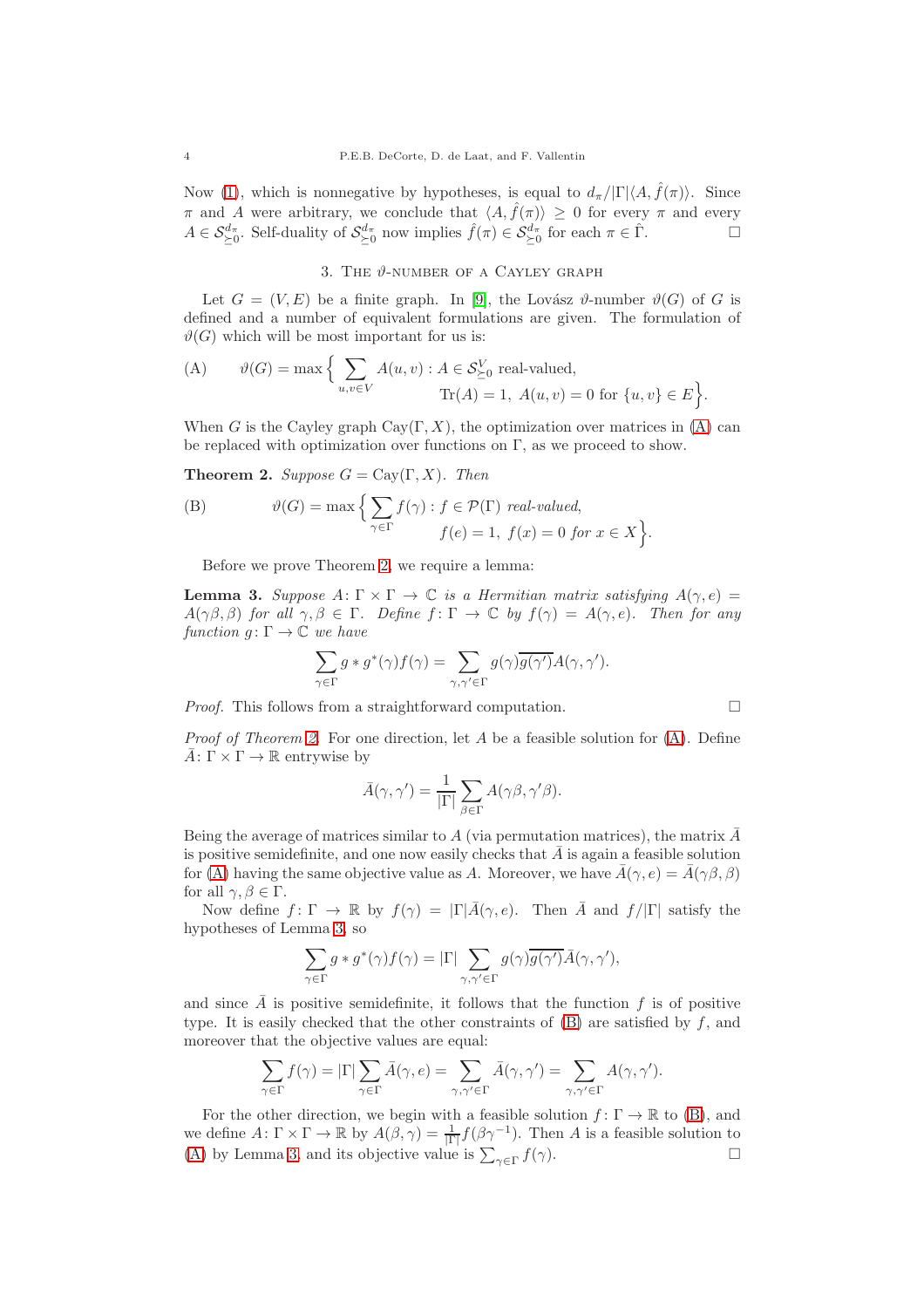Using Theorem [1,](#page-2-1) we can also give a (complex) semidefinite programming formulation of [\(B\)](#page-3-4) using block matrices.

**Theorem 4.** Suppose  $G = Cay(\Gamma, X)$ . Then

<span id="page-4-0"></span>(C) 
$$
\vartheta(G) = \max \Big\{ A_1 : A_\pi \in \mathcal{S}_{\geq 0}^{d_\pi} \text{ for each } \pi \in \hat{\Gamma},
$$
  

$$
\sum_{\pi \in \hat{\Gamma}} d_\pi \operatorname{Tr}(A_\pi) = |\Gamma|, \sum_{\pi \in \hat{\Gamma}} d_\pi \langle A_\pi, \pi(x) \rangle = 0 \text{ for } x \in X \Big\},
$$

where  $1 \in \hat{\Gamma}$  denotes the trivial representation.

*Proof.* If  $f: \Gamma \to \mathbb{R}$  is any feasible solution to [\(B\)](#page-3-4), set  $A_{\pi} = \hat{f}(\pi)$  for each  $\pi \in \hat{\Gamma}$ . By Theorem [1,](#page-2-1) the matrices  $A_{\pi}$  are positive semidefinite. Moreover, one easily checks using the Fourier inversion formula that the other constraints of [\(C\)](#page-4-0) are satisfied by  $\{A_{\pi} : \pi \in \hat{\Gamma}\}\$ , and that the objective values are equal:  $A_1 = \sum_{\gamma \in \Gamma} f(\gamma)$ .

For the other direction, let  $\{A_{\pi} : \pi \in \hat{\Gamma}\}\$  be a feasible solution for [\(C\)](#page-4-0) and define  $g \colon \Gamma \to \mathbb{C}$  by

$$
g(\gamma) = \frac{1}{|\Gamma|} \sum_{\pi \in \hat{\Gamma}} d_{\pi} \langle A_{\pi}, \pi(\gamma) \rangle \quad \text{for all} \quad \gamma \in \Gamma.
$$

Then g is of positive type by Theorem [1.](#page-2-1) Now define  $f(\gamma) = \frac{1}{2}(g(\gamma) + g(\gamma^{-1}))$  for all  $\gamma \in \Gamma$ . Then f is real-valued, and that f satisfies all the other constraints of  $(B)$  is easily checked using the fact that X is inverse-closed. Moreover

$$
\sum_{\gamma \in \Gamma} f(\gamma) = \frac{1}{|\Gamma|} \sum_{\gamma \in \Gamma} \sum_{\pi \in \hat{\Gamma}} d_{\pi} \langle A_{\pi}, \pi(\gamma) \rangle = A_1
$$

by the Schur orthogonality relations.

When  $\Gamma$  is an Abelian group, then all its irreducible representation are onedimensional. Therefore, the semidefinite program [\(C\)](#page-4-0) is just a linear program. More generally, [\(C\)](#page-4-0) is equivalent to a linear program whenever the connection set of the Cayley graph Cay(Γ, X) is closed under conjugation; that is,  $\gamma x \gamma^{-1} \in X$  for all  $x \in X$  and  $\gamma \in \Gamma$ . This is the content of the next theorem.

<span id="page-4-2"></span>**Theorem 5.** Let G be the Cayley graph Cay $(\Gamma, X)$  and suppose that the connection set X is closed under conjugation. Then

<span id="page-4-1"></span>(D) 
$$
\vartheta(G) = \max \Big\{ a_1 : a_{\pi} \ge 0 \text{ for each } \pi \in \hat{\Gamma},
$$
  

$$
\sum_{\pi \in \hat{\Gamma}} d_{\pi}^2 a_{\pi} = |\Gamma|, \sum_{\pi \in \hat{\Gamma}} d_{\pi} a_{\pi} \chi_{\pi}(x) = 0 \text{ for } x \in X \Big\}.
$$

*Proof.* We prove the equivalence of [\(C\)](#page-4-0) and [\(D\)](#page-4-1). Let  $\{A_\pi : \pi \in \hat{\Gamma}\}\)$  be a feasible solution for [\(C\)](#page-4-0), and for each  $\pi$  let

$$
\bar{A}_{\pi} = \frac{1}{|\Gamma|} \sum_{\gamma \in \Gamma} \pi(\gamma) A_{\pi} \pi(\gamma)^*.
$$

Then  $\{\overline{A}_{\pi} : \pi \in \widehat{\Gamma}\}\$ is again a solution to [\(C\)](#page-4-0): If  $x \in X$ , then

$$
\sum_{\pi \in \hat{\Gamma}} d_{\pi} \langle \bar{A}_{\pi}, \pi(x) \rangle = \frac{1}{|\Gamma|} \sum_{\pi \in \hat{\Gamma}} d_{\pi} \sum_{\gamma \in \Gamma} \langle \pi(\gamma) A_{\pi} \pi(\gamma)^{*}, \pi(x) \rangle \n= \frac{1}{|\Gamma|} \sum_{\pi \in \hat{\Gamma}} d_{\pi} \sum_{\gamma \in \Gamma} \langle \pi(\gamma) A_{\pi}, \pi(x_{\gamma}) \rangle.
$$

$$
\qquad \qquad \Box
$$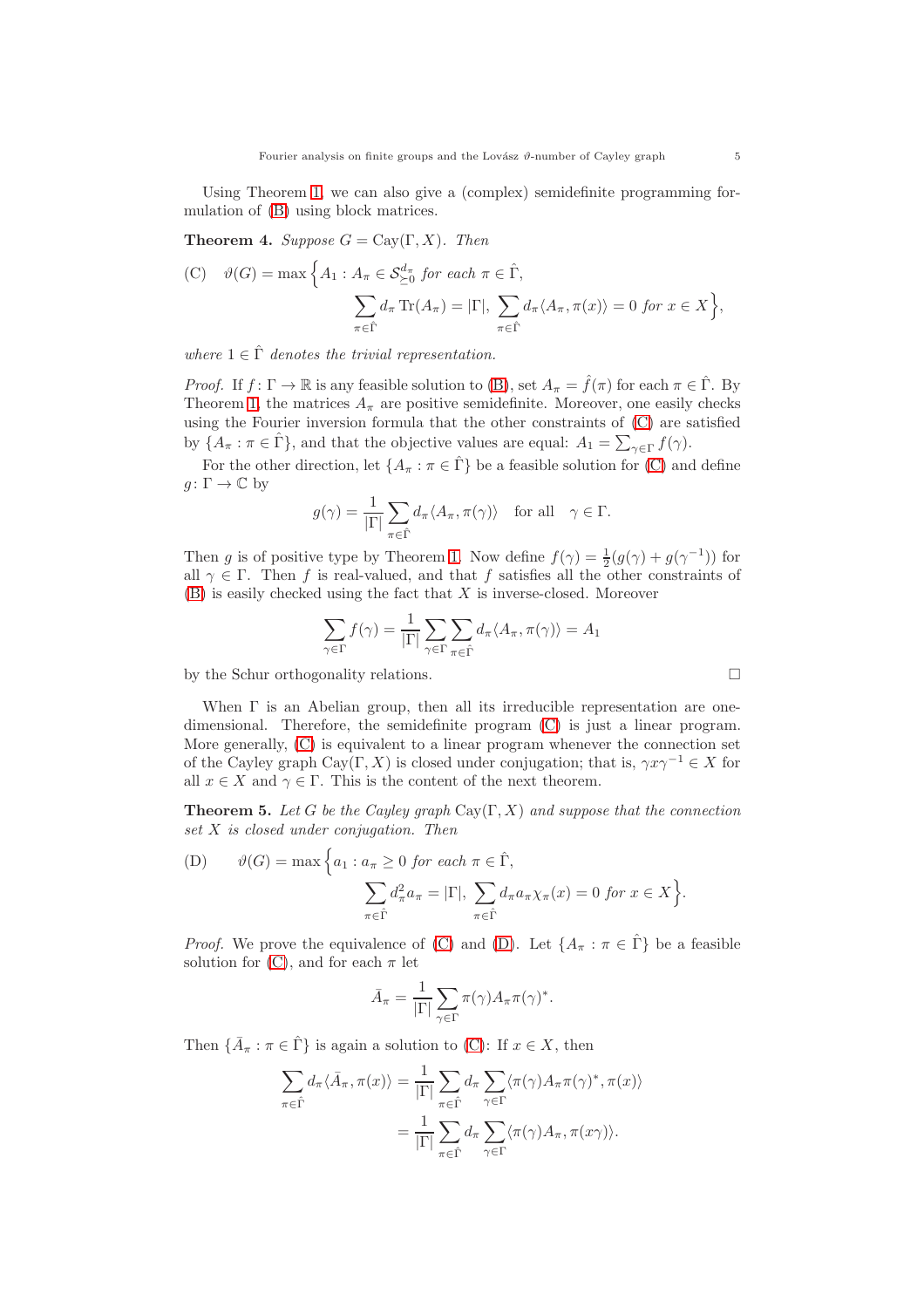Since X is closed under conjugation there is a  $y \in X$  so that  $x\gamma = \gamma y$  holds. Hence, the sum above equals

$$
\frac{1}{|\Gamma|} \sum_{\pi \in \hat{\Gamma}} d_{\pi} \sum_{\gamma \in \Gamma} \langle \pi(\gamma) A_{\pi}, \pi(\gamma y) \rangle = \frac{1}{|\Gamma|} \sum_{\pi \in \hat{\Gamma}} d_{\pi} \sum_{\gamma \in \Gamma} \langle A_{\pi}, \pi(y) \rangle = \sum_{\pi \in \hat{\Gamma}} d_{\pi} \langle A_{\pi}, \pi(y) \rangle = 0.
$$

Moreover, since  $\pi(\gamma)A_{\pi}\pi(\gamma)^*$  is similar to  $A_{\pi}$  for each  $\gamma \in \Gamma$ , the matrix  $\bar{A}_{\pi}$  is positive semidefinite for each  $\pi \in \hat{\Gamma}$  and  $\sum_{\pi \in \hat{\Gamma}} d_{\pi} \operatorname{Tr}(\bar{A}_{\pi}) = |\Gamma|$ .

We have constructed  $\bar{A}_{\pi}$  so that  $\bar{A}_{\pi}(\gamma) = \pi(\gamma)\bar{A}_{\pi}$  for all  $\gamma \in \Gamma$ . Schur's lemma then implies that  $\bar{A}_{\pi}$  is equal to  $a_{\pi} I_{d_{\pi}}$  for some scalar  $a_{\pi}$  and since  $\bar{A}_{\pi}$  is positive semidefinite this scalar is nonnegative. We have  $d_{\pi} a_{\pi} = \text{Tr}(\bar{A}_{\pi})$  as well as

$$
\langle \bar{A}_{\pi}, \pi(\gamma) \rangle = a_{\pi} \chi_{\pi}(\gamma) \quad \text{for all} \quad \gamma \in \Gamma,
$$

so  $\{a_{\pi} : \pi \in \hat{\Gamma}\}\$ is a feasible solution to [\(D\)](#page-4-1) having objective value  $a_1 = A_1$ .

For the other direction, we take a feasible solution  $\{a_{\pi} : \pi \in \hat{\Gamma}\}\)$  to [\(D\)](#page-4-1), and for each  $\pi \in \hat{\Gamma}$ , we set  $A_{\pi} = a_{\pi} I_{d_{\pi}}$ . This is a feasible solution to [\(C\)](#page-4-0) with objective value  $A_1 = a_1$ .

Denote the constraint  $\sum_{\pi \in \hat{\Gamma}} d_{\pi} a_{\pi} \chi_{\pi}(x) = 0$  by  $C_x$   $(x \in X)$ . For computational purposes, the following simplifications can be applied to [\(D\)](#page-4-1): First, only one of the constraints  $\{C_x, C_{x^{-1}}\}$  is needed. Second, since the characters  $\chi_{\pi}$  are constant on conjugacy classes, it suffices to keep only the constraints  $C_x$ , with one x per conjugacy class.

### 4. First application: k-intersecting permutations

<span id="page-5-0"></span>In this section we apply Theorem [5](#page-4-2) to the problem of  $k$ -intersecting permutations as discussed in the introduction.

Let  $S_n$  be the symmetric group on n letters. A family  $A \subseteq S_n$  is said to be  $k\text{-}intersecting$  if any two permutations in  $A$  agree on at least k elements. That is, a k-intersecting family of  $S_n$  is an independent set in the graph  $\text{Cay}(S_n, X_{n,k})$ , where

 $X_{n,k} = \{ \sigma \in S_n : \sigma \text{ has strictly less than } k \text{ fixed points} \}.$ 

The set  $X_{n,k}$  is closed under conjugation so Theorem [5](#page-4-2) applies. One can interpret the method of Ellis, Friedgut, and Pilpel in [\[4\]](#page-8-0) as constructing an explicit family of feasible solutions to the linear programs which turns out to be optimal for given  $k$ and n sufficiently large.

Conjecture 2 of [\[4\]](#page-8-0) implies that a largest k-intersecting family in  $S_n$  has size

$$
\max_{0 \le i \le (n-k)/2} |\{\sigma \in S_n : \sigma \text{ has at least } k+i \text{ fixed points in } \{1, ..., k+2i\}\}|,
$$

which in particular means that the maximum size is  $(n - k)!$  for  $n > 2k + 1$ . We solved the linear program [\(D\)](#page-4-1) for small values of n and k with the help of a computer. In Table 1 the  $(n, k)$ -th entry is marked when the  $\vartheta$ -number gives the conjectured maximum. To evaluate the characters of the symmetric group we used gap [\[7\]](#page-8-5) and to solve the linear programs we used lrs [\[1\]](#page-7-1). Since both software packages only use rational arithmetic our computations are rigorous.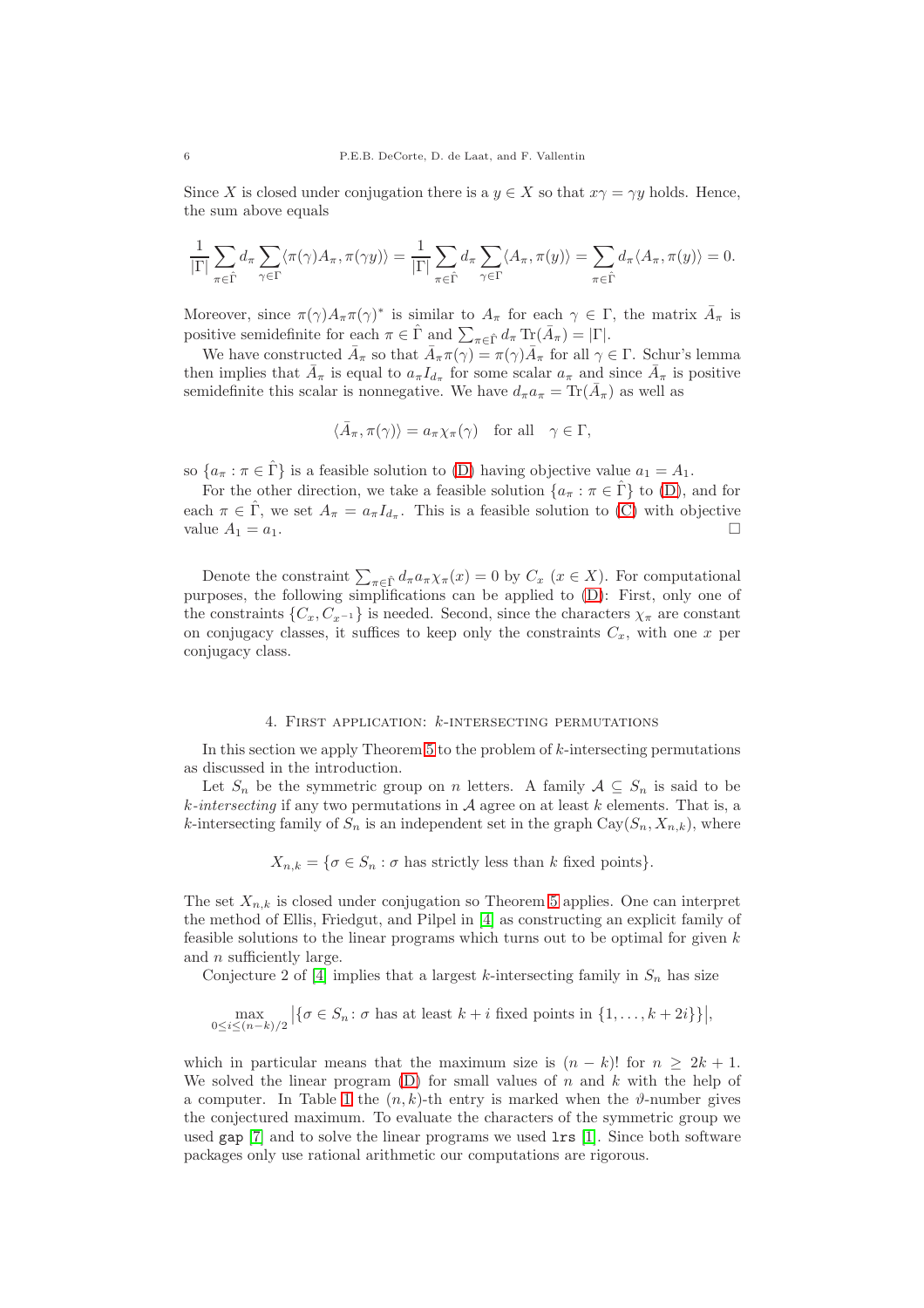| $\mathbf n$<br>$\mathbf k$ | $\,1\,$      | $\,2$        | 3            | $\overline{4}$ | $\overline{5}$ | $\,6\,$      | $\,7$        | 8            | $\,9$        | 10           | $11\,$       | 12           | 13           | 14           | 15           |
|----------------------------|--------------|--------------|--------------|----------------|----------------|--------------|--------------|--------------|--------------|--------------|--------------|--------------|--------------|--------------|--------------|
| $\mathbf{1}$               | $\checkmark$ | $\checkmark$ | $\checkmark$ | $\checkmark$   | $\checkmark$   | $\checkmark$ | $\checkmark$ | $\checkmark$ | $\checkmark$ | $\checkmark$ | $\checkmark$ | $\checkmark$ | $\checkmark$ | $\checkmark$ | $\checkmark$ |
| $\overline{2}$             |              | $\checkmark$ | $\checkmark$ | $\checkmark$   | $\checkmark$   | $\checkmark$ | $\checkmark$ | $\checkmark$ | $\checkmark$ | $\checkmark$ | $\checkmark$ | $\checkmark$ | $\checkmark$ | $\checkmark$ | $\checkmark$ |
| 3                          |              |              | $\checkmark$ | $\checkmark$   | $\checkmark$   | $\checkmark$ |              | $\checkmark$ | $\checkmark$ | $\checkmark$ | $\checkmark$ | $\checkmark$ | ✓            | $\checkmark$ | $\checkmark$ |
| $\overline{4}$             |              |              |              | $\checkmark$   | $\checkmark$   | $\checkmark$ |              |              |              |              | $\checkmark$ | $\checkmark$ | $\checkmark$ | $\checkmark$ | ✓            |
| $\overline{5}$             |              |              |              |                | $\checkmark$   | $\checkmark$ | $\checkmark$ |              |              |              |              | $\checkmark$ | $\checkmark$ | $\checkmark$ | $\checkmark$ |
| 6                          |              |              |              |                |                | $\checkmark$ | $\checkmark$ | $\checkmark$ |              |              |              |              |              |              | $\checkmark$ |
| $\overline{7}$             |              |              |              |                |                |              | $\checkmark$ | $\checkmark$ | $\checkmark$ |              | $\checkmark$ |              |              |              |              |
| 8                          |              |              |              |                |                |              |              | $\checkmark$ | $\checkmark$ | $\checkmark$ |              |              |              |              |              |
| 9                          |              |              |              |                |                |              |              |              | $\checkmark$ | $\checkmark$ | $\checkmark$ | $\checkmark$ |              |              |              |
| 10                         |              |              |              |                |                |              |              |              |              | $\checkmark$ | $\checkmark$ | $\checkmark$ |              |              |              |
| 11                         |              |              |              |                |                |              |              |              |              |              | $\checkmark$ | $\checkmark$ | $\checkmark$ |              |              |
| 12                         |              |              |              |                |                |              |              |              |              |              |              | $\checkmark$ | $\checkmark$ | $\checkmark$ |              |
| 13                         |              |              |              |                |                |              |              |              |              |              |              |              | $\checkmark$ | $\checkmark$ | ✓            |
| 14                         |              |              |              |                |                |              |              |              |              |              |              |              |              | $\checkmark$ | $\checkmark$ |
| 15                         |              |              |              |                |                |              |              |              |              |              |              |              |              |              | ✓            |

TABLE 1. Computation of  $\vartheta$ (Cay(S<sub>n</sub>, X<sub>n,k</sub>))

## 5. Second application: k-intersecting invertible matrices

<span id="page-6-0"></span>Here we consider a q-analog of the previous application. Let  $\Gamma = GL(n, \mathbb{F}_q)$  be the group of invertible  $n \times n$ -matrices over the finite field with q elements, where q is a prime power. We say that two matrices A and B in  $GL(n, \mathbb{F}_q)$  k-intersect if there is a k-dimensional subspace H of  $\mathbb{F}_q^n$  such that  $Ax = Bx$  for all  $x \in H$ . Given a natural number k, let

$$
X_{q,n,k} = \{ A \in \mathrm{GL}(n, \mathbb{F}_q) : \mathrm{rank}(A - I) > n - k \}
$$

and consider the Cayley graph  $G_{q,n,k} = \text{Cay}(\Gamma, X_{q,n,k})$ . Independent sets in this graph correspond to k-intersecting families of invertible matrices.

The independence number of  $G_{q,n,1}$  was recently calculated by Guo and Wang in [\[8\]](#page-8-6) (not by computing  $\vartheta(G_{q,n,1})$ ).

For any  $q$  and  $n$ , one clearly obtains a lower bound by choosing a nonzero vector  $x \in \mathbb{F}_q^n$  and considering the set A of all matrices  $A \in GL(n, \mathbb{F}_q)$  such that  $Ax = x$ . One has  $|\mathcal{A}| = \prod_{i=1}^{n-1} (q^n - q^i)$  by the orbit-stabilizer theorem, and for small values of n and q we found numerically that  $\vartheta(G_{q,n,1})$  equals this lower bound. Since  $X_{q,n,k}$  is closed under conjugation,  $\vartheta(G_{q,n,k})$  can be computed by solving the linear program [\(D\)](#page-4-1).

Conjecture 1. One has  $\vartheta(G_{q,n,1}) = \alpha(G_{q,n,1}) = \prod_{i=1}^{n-1} (q^n - q^i)$  for all values of n and q.

For  $k > 1$ , we can construct independent sets in a similar way as above: Choose linearly independent vectors  $x_1, \ldots, x_k \in \mathbb{F}_q^n$  and let A be the set of all matrices  $A \in GL(n, \mathbb{F}_q)$  such that  $Ax_i = x_i$  for  $1 \leq i \leq k$ . Then  $|\mathcal{A}| = \prod_{i=k}^{n-1} (q^n - q^i)$ . By computing the  $\vartheta$ -number for small values of n and q (see Table 2) we have evidence that a version of the Erdős-Ko-Rado theorem might also be true in this setting.

**Conjecture 2.** We conjecture that for each  $q, k \in \mathbb{N}$ , there exists  $n_0 = n_0(q, k) \in \mathbb{N}$ such that  $\vartheta(G_{q,n,k}) = \alpha(G_{q,n,k}) = \prod_{i=k}^{n-1} (q^n - q^i)$  for all  $n \ge n_0$ .

The computations in Table 2 have been performed with magma [\[3\]](#page-8-7) and lpsolve [\[2\]](#page-7-2). As the computation of the characters of  $GL(n, \mathbb{F}_q)$  involve irrational numbers we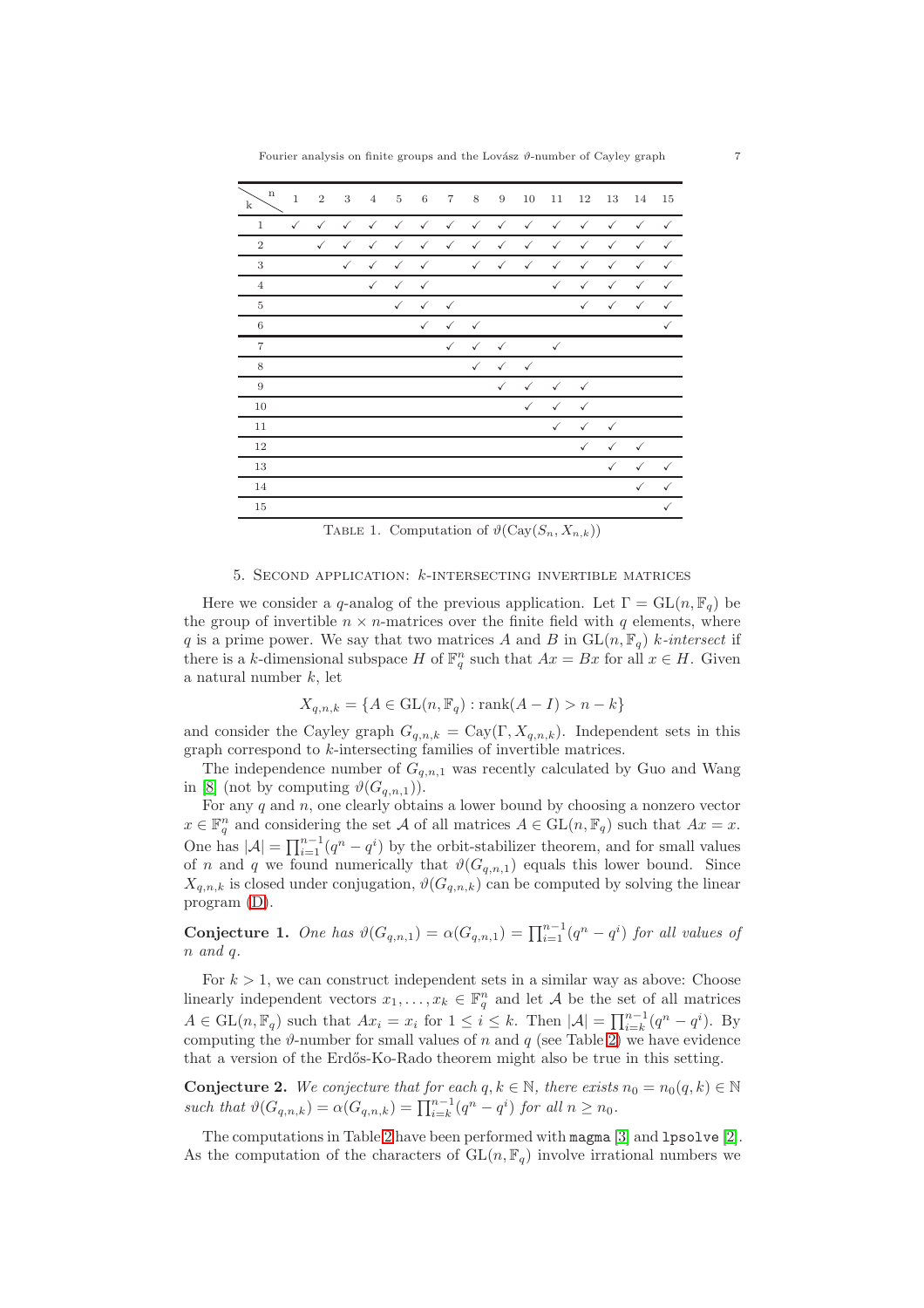cannot solve the linear programs with rational arithmetic only. So these computations cannot be considered as rigorous mathematical proofs. Nevertheless we are certain that we placed checkmarks where the exact computation of  $\vartheta(G_{q,n,k})$  would give an upper bound which is equal to the corresponding lower bound.

|                            | $q=2$ |  |              |              |              |                                                                                                     |  | $q=3$ |              | $q=4$ |  |  |  |
|----------------------------|-------|--|--------------|--------------|--------------|-----------------------------------------------------------------------------------------------------|--|-------|--------------|-------|--|--|--|
| $\mathbf n$<br>$\mathbf k$ |       |  |              |              |              | $1 \quad 2 \quad 3 \quad 4 \quad 5 \quad 6 \quad 1 \quad 2 \quad 3 \quad 4 \quad 1 \quad 2 \quad 3$ |  |       |              |       |  |  |  |
|                            |       |  |              |              |              | V V V V V V V V V V V V                                                                             |  |       |              |       |  |  |  |
| <sup>2</sup>               |       |  |              |              |              | √ √ √ √ √ √ √ √ √                                                                                   |  |       |              |       |  |  |  |
| - 3                        |       |  | $\checkmark$ | $\checkmark$ | $\sqrt{2}$   |                                                                                                     |  |       | $\checkmark$ |       |  |  |  |
| $\overline{4}$             |       |  |              |              | $\checkmark$ |                                                                                                     |  |       |              |       |  |  |  |
| 5                          |       |  |              |              |              | $\checkmark$                                                                                        |  |       |              |       |  |  |  |
| 6                          |       |  |              |              |              |                                                                                                     |  |       |              |       |  |  |  |

TABLE 2. Computation of  $\vartheta$ (Cay(Γ,  $X_{q,n,k}$ ))

## 6. Blowing up vertex transitive graphs

<span id="page-7-0"></span>The final theorem in this note shows that for the purposes of estimating the independence number of a graph, the theory presented in the preceding sections can be applied not just to Cayley graphs, but also to vertex-transitive graphs.

**Theorem 6.** Let  $G = (V, E)$  be a graph and let  $\Gamma$  be a group of automorphisms of G. Suppose  $\Gamma$  acts transitively on V. Then there exists a connection set  $X \subseteq \Gamma$ such that

$$
\alpha(G) = \frac{|V|}{|\Gamma|} \alpha(\text{Cay}(\Gamma, X)).
$$

*Proof.* Pick a vertex  $x_0 \in V$  and define

$$
X = \{ \gamma \in \Gamma : \{ x_0, \gamma \cdot x_0 \} \in E \}.
$$

Then for  $\beta, \gamma \in \Gamma$ , one has an edge  $\{\beta, \gamma\}$  in the Cayley graph Cay(Γ, X) if and only if

$$
\gamma^{-1}\beta \in X \iff \{x_0, \gamma^{-1}\beta \cdot x_0\} \in E \iff \{\gamma \cdot x_0, \beta \cdot x_0\} \in E.
$$

Now notice that by the orbit-stabilizer theorem, one has

$$
|\{\gamma \in \Gamma : \gamma \cdot x = x\}| = \frac{|\Gamma|}{|V|}
$$
 for all  $x \in V$ ,

and the theorem follows immediately.

Going from G to the Cayley graph  $\text{Cay}(\Gamma, X)$  is accomplished using the following procedure: First choose a vertex  $x_0 \in V$  arbitrarily, and let H be the stabilizer subgroup of  $x_0$  in Γ. Each vertex  $x \in V$  is then replaced with an empty graph on the left coset of H in  $\Gamma$  consisting of all those  $\gamma \in \Gamma$  such that  $\gamma \cdot x_0 = x$ . In other words, the vertex set V is regarded as a  $\Gamma$ -homogeneous space, and each vertex is "blown up" to an independent set of size  $|\Gamma|/|\nu|$  by replacing it with its inverse image under the projection map.

#### **REFERENCES**

- <span id="page-7-1"></span>[1] D. Avis, A C-implementation of the reverse search vertex enumeration algorithm, School of Computer Science, McGill University, Montreal, Canada 1993. (<http://www-cgrl.cs.mcgill.ca/~avis/C/lrs.html>)
- <span id="page-7-2"></span>[2] M. Berkelaar, K. Eikland, P. Notebaert, lpsolve version 5.5, available from the web site <http://lpsolve.sourceforge.net/>

$$
\sqcup
$$